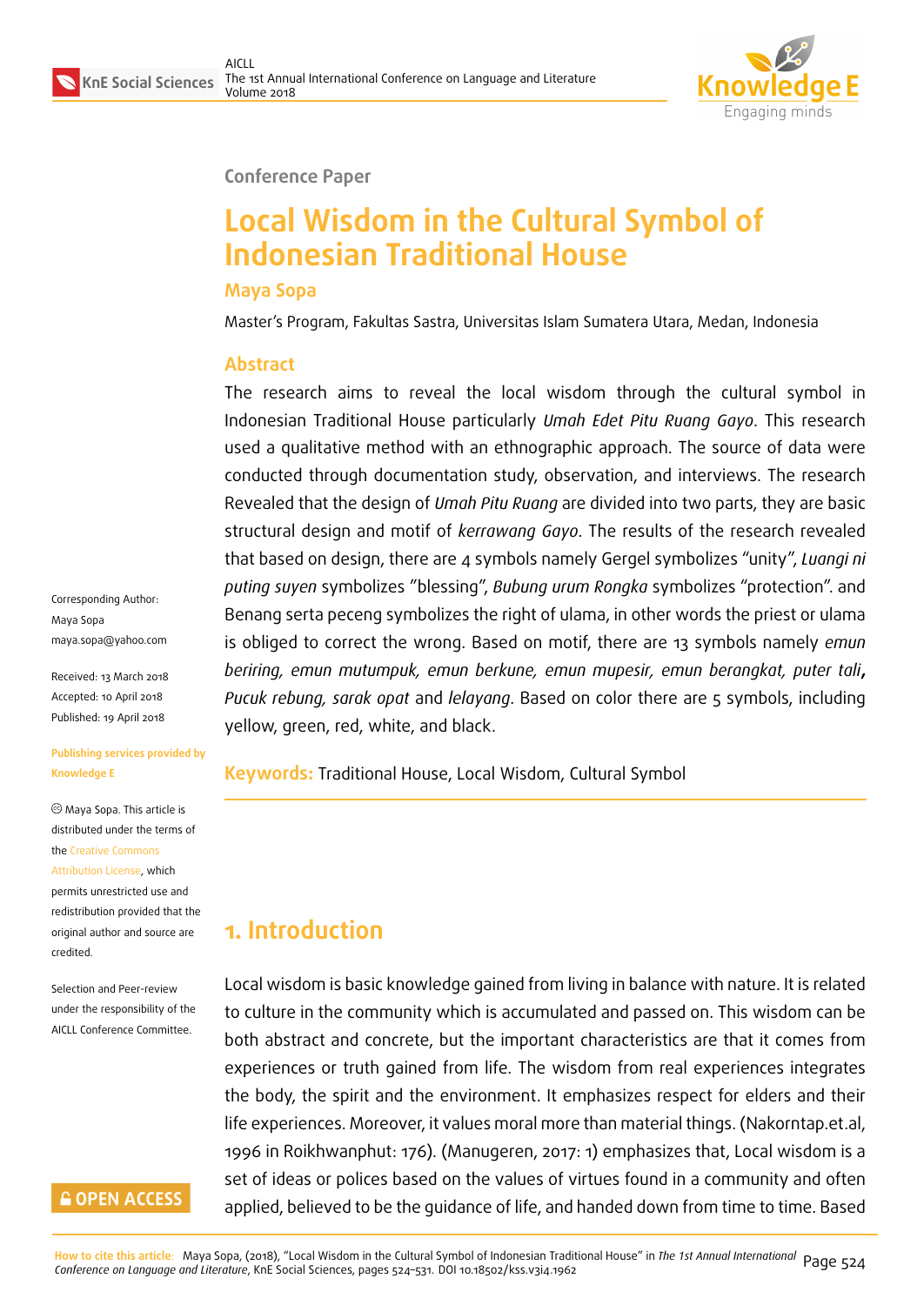

on the definitions, that local wisdom can be understood as a human effort by using their mind to act towards something, object, or events that occur in a certain space.

Indonesia is a country of diversity, home to numerous different ethnic groups, languages, cultures and religions. However, a common language and the national motto of 'Unity in Diversity' helps to bind the 17.500 islands and their inhabitants together. In Indonesia, every ethnic has its own local wisdom, such as ethnic of *Lampung* known to be open to accept other ethnics as brother, and so does ethnic *Batak*. *Java* is famous with the etiquette and gentle behavior, as well as other ethnics like *Minang*, *Aceh*, *Sunda*, and others. They have their own unique culture and life guidance according to their beliefs to achieve common prosperity.

This research is to reveal the local wisdom through the cultural symbol in Indonesian Traditional House particularly *Umah Edet Pitu Ruang Gayo*. It is seen that the significant point of local wisdom is the unity. The traditional house in *Gayo* highland, is *Pitu Ruang gayo*. Although Gayo has different areas with others but the local wisdom in *Umah Edet Pitu Ruang Gayo* remains the same.

## **2. Literature Review**

*Rumah adat pitu ruang Gayo* is a symbol of custom in *Gayo* highland, as Tengku Abdullah in Syukri, (2006: 153), says that *umah pitu ruang gere ilen i bangun, edet urum ukum gere ilen ara*" means that in *Uumah Edet Pitu Ruang* the society can discuss all the problems, both concerning customs, culture, *syari'at*, and politics of government.

#### **2.1. Design**

The uniqueness of *umah edet pitu ruang Gayo* has a philosophy and very deep meaning. According to Hakim in Syukri (2006: 154) there are four deep philosophies *in umah edet pitu ruang Gayo*, that is: *Gergel* (grogol) and *unte*-*unte* (coupling) a symbol of unity. *"Luangi ni puting suyen"* means pile holes with pegs, symbolizes blessing from parents to build the traditional house. *Bubung urum rongka* a symbol of protection means that the King always protects his people. And *Benang serta peceng* that is the right of *ulama*; in other words the priest or *ulama* is obliged to correct the wrong.

#### **2.2. Motif**

According to Melailotoa (1990:378) motif is a shade that becomes the basic of style to create a form of ornament that serves to decorate a space field and object used. In this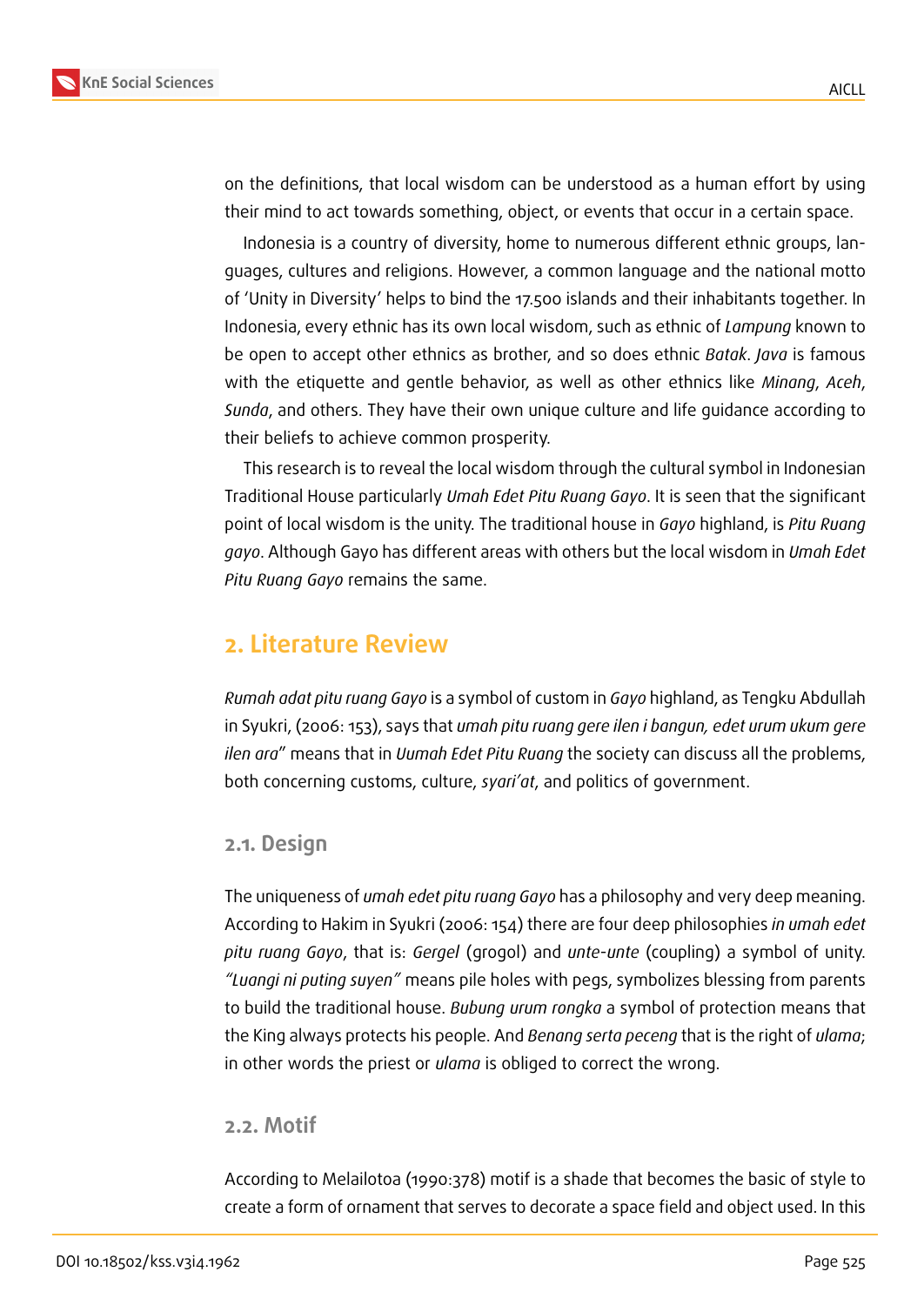

case, the meaning of motif is the shades or ornament shapes of *Umah Edet Pitu Ruang gayo*. The motif that adorns the traditional house is a cultural symbol and an aesthetic value.

#### **2.3. Color**

According to Dewojati (2004: 38) color is the most prominent visual element of other elements. Its presence makes the object seen by the eye. Color can also show the different feature and character. in addition color can also be used symbolically. It can be explained that, color is essentially seen because of the ray of an object.

# **3. Research Method**

The research is descriptive qualitative research. According to Kothari, C.R. (2014) the major purpose of descriptive research is description of state of affairs as it exists at present. Moleong (2007: 6) reveals that qualitative research is intended to understand the phenomenon of what is experienced by the subject of research such as behavior, perception, motivation, and action,, and it is described in the form of words and language on a natural special context by utilizing various natural methods.

To collect the data, the writer used the documentation study, observation, and interviews. The author found *Umah Edet Pitu Ruang Gayo*, Central Aceh, as one of the place to filter the information in the form of documentation. Then, the result of observation and interviews of the object were in the form of written and records. The research conducted wa a direct observation on *gayo* traditional House, as Moleong (2007: 186) says that "Interview is the conversation with a certain purpose".

To analyze the data, the writer used documentation study. The source of the data consists of two types, there are primary and secondary data source. The primary data is essential sources derived from *Umah Edet Pitu Ruang Gayo*, Central Aceh*.* The secondary data, is taken from books, journal, and relevant materials to support this research.

# **4. Result and Discussion**

### **4.1. Syimbolic meaning of design Umah Edett Pitu Ruang Gayo**

The uniqueness *of umah edet pitu ruang Gayo* has a very deep philosophy or meaning. According to Hakim in Syukri (2006: 154), there are four philosophies of *umah edet pitu ruang Gayo*, they are: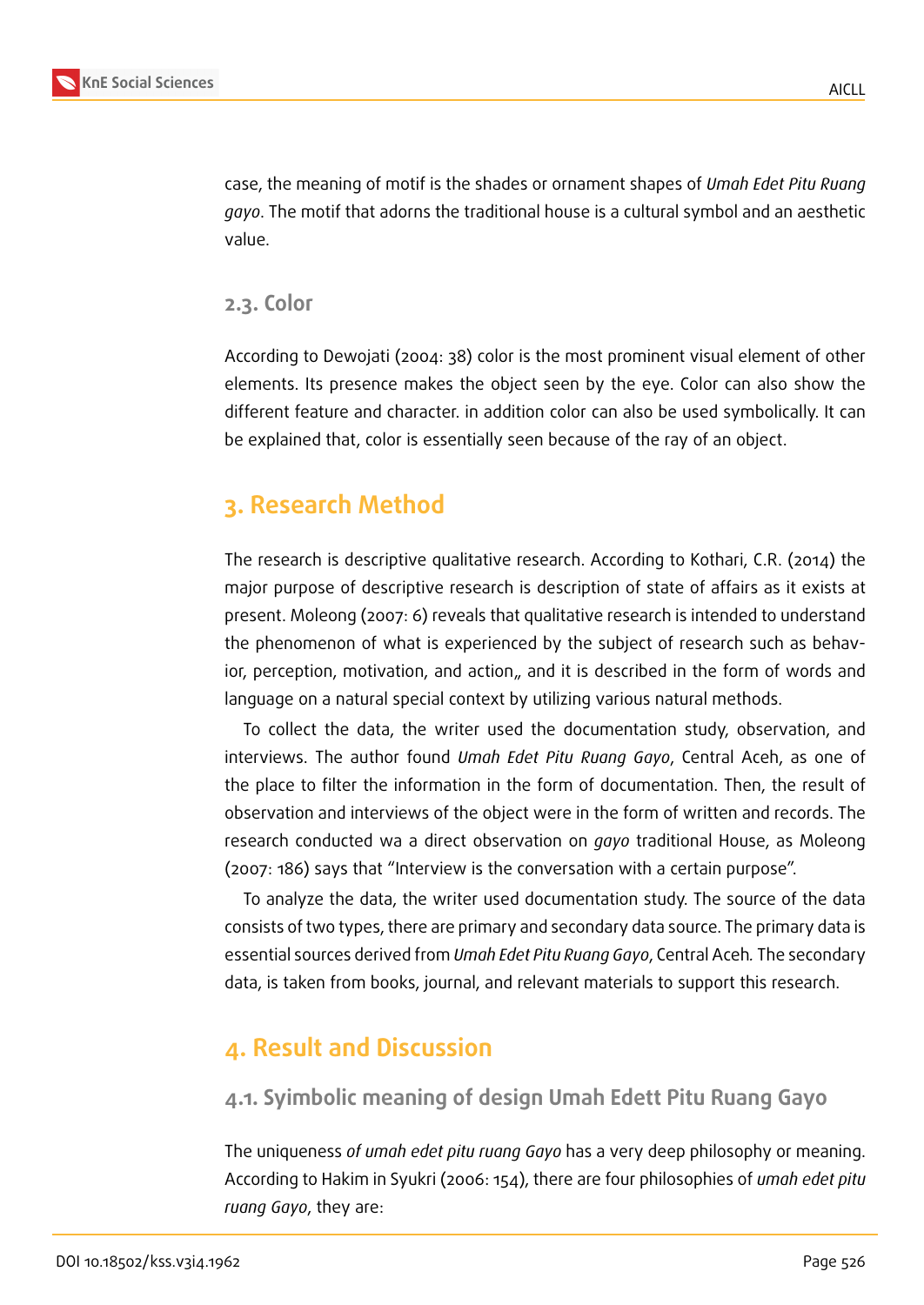

- 1. *Gergel* (grogol) and *unte*-*unte* (coupling) symbolizes unity. This is called *hak ni rakyat* (the right of societies to work together).
- 2. *"Luangi ni puting suyen"* means the pile holes with *baji* means pegs. This symbolizes "blessing", the meaning of blessing here is the approval or prayer of parents to build umah edet pitu ruang Gayo.
- 3. *Bubung urum rongka* means the rectangles and frames that symbolizes "protection". *reje* or the king always protects his societies, this is called "*hak ni reje*" meaning the king's right to preserve justice in leading the society.
- 4. *Benang serta peceng* means yarn, the size, sight or view. In other words, the *Imam* or priest is obliged to straighten the bent and correct the wrong. So the role of the priest is crucial. It can be seen that the construction of the Traditional house, is an integral relationship between the king and the priest, the elder and society.

# **4.2. Symbolic meaning of motif Umah Edet Pitu Ruang Gayo**

There are 13 motifs contained in *Umah Edet Pitu Ruang Gayo*. Then, after Islam came to Gayo Highland, three motifs were deleted namely "*iken"* (fish), "*nege"* (dragon) and *kurik* (chicken). The first reason was it could be the object of public worship; secondly, the prohibition of Islam drawing Allah's created image including animals; thirdly, these were regarded as a less important motif. The thirteen motifs are:

1. *Emun beriring* (clouds lined up)

"*Emun beriring"* (clouds lined up) is a form of clouds that march on the sky. So it is visualized as a form of motif. It symbolizes the unity. According to Suwito (Interview result) in Gayo proverb "*beluh sara loloten mewen sara tamunen"* means that the unity has many meanings, such as never forgetting their own identity as Gayo society who always maintain the value and norm of customs of Gayo.

2. *Emun mutumpuk* (Clouds)

"*Emun mutumpuk"* is the collection of clouds on the sky. The clouds symbolize the association of society for discussion. *According to* Kurnia (Interview result) "*awan bertumpuk"* is used as a symbol of Gayo traditional house that symbolizes the association of society to solve problems by deliberation, as Gayo proverb says "*keramat mufakat behu berdedele"*.

3. *Emun berkune* (Branches cloud)

*"Emun berkune"* is a symbol of guide. According to Mukhlis (Interview result) *"Emun berkune"* has another meaning, that is to separate to stand alone from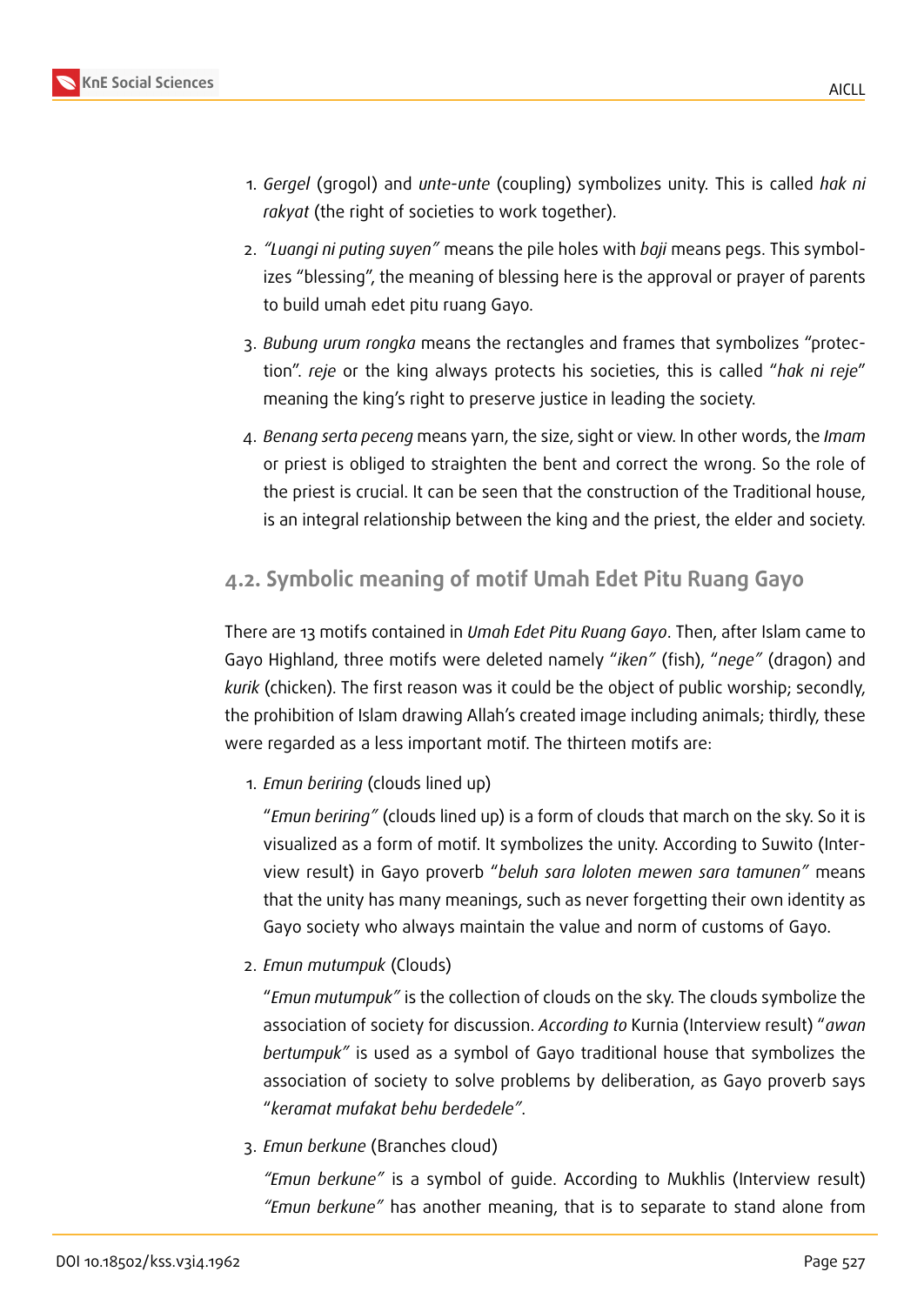

other community, in the four of directions of wind, the north, east, south and west.

4. *Emun berangkat* (moving clouds)

According to Suwito and Kurnia (Interview result) "*emun berangkat"* symbolizes that that society should be united *"rempak lagu re, bersusun lagu belo"*. Thus, the community always help each other, in terms of culture, education, and government systems.

5. *Emun mupesir* (spout clouds)

*"Emun mupesir"* symbolizes separation of their ownselves to create a new community. According to Suwito (Interview result) "*konot nge benaru*" means once the small is now grown up; it is time for independence; the separation is because of marriage or education.

6. *Puter tali* (double twisted)

"*Puter tali*" symbolizes unity. With unity, we are strong and stand upright, and if we are divided, we fall. According to Suwito (Interview result) *"keramat mufakat behu berdedele".* Double twists is not broken, but if one twist it will be very fragile and easily broken.

7. *Pucuk rebung*

*"Pucuk rebung"* symbolizes to always work together in every element both cultural, custom, education and government. This symbol is very important in society.

8. *Cucuk penggong*

*Cucok pengong* symbolizes "*ratip musara angguk, nyawa musara peluk"* means maintaining the cultural values and custom values in gayo society; uch as *Mukemel* (self-esteem), *Tertip* (order), *Setie* (loyalty), *Semayang*-*Gemasih* (compassion), *Mutentu* (hard work), Amanah (honesty), *Genap Mufakat* (delibration), *Alang Tulung* (helping each other) and *Bersikemelen* (competitiveness).

9. *Sarak Opat* (four elements in one integrated bond)

*Sarak opat* symbolizes the king (*reje*), the priest (*imem*), the elder (*Petue*) and society (*rayat)*

10. *Lelayang* (kite)

*"Lelayang"* symbolizes nobility, education values and saving the ethnic custom wherever we stand on. According to Suwito (Interview result), that *"Lelayang"* symbolizes the enhancement of knowledge both worldly science and hereafter.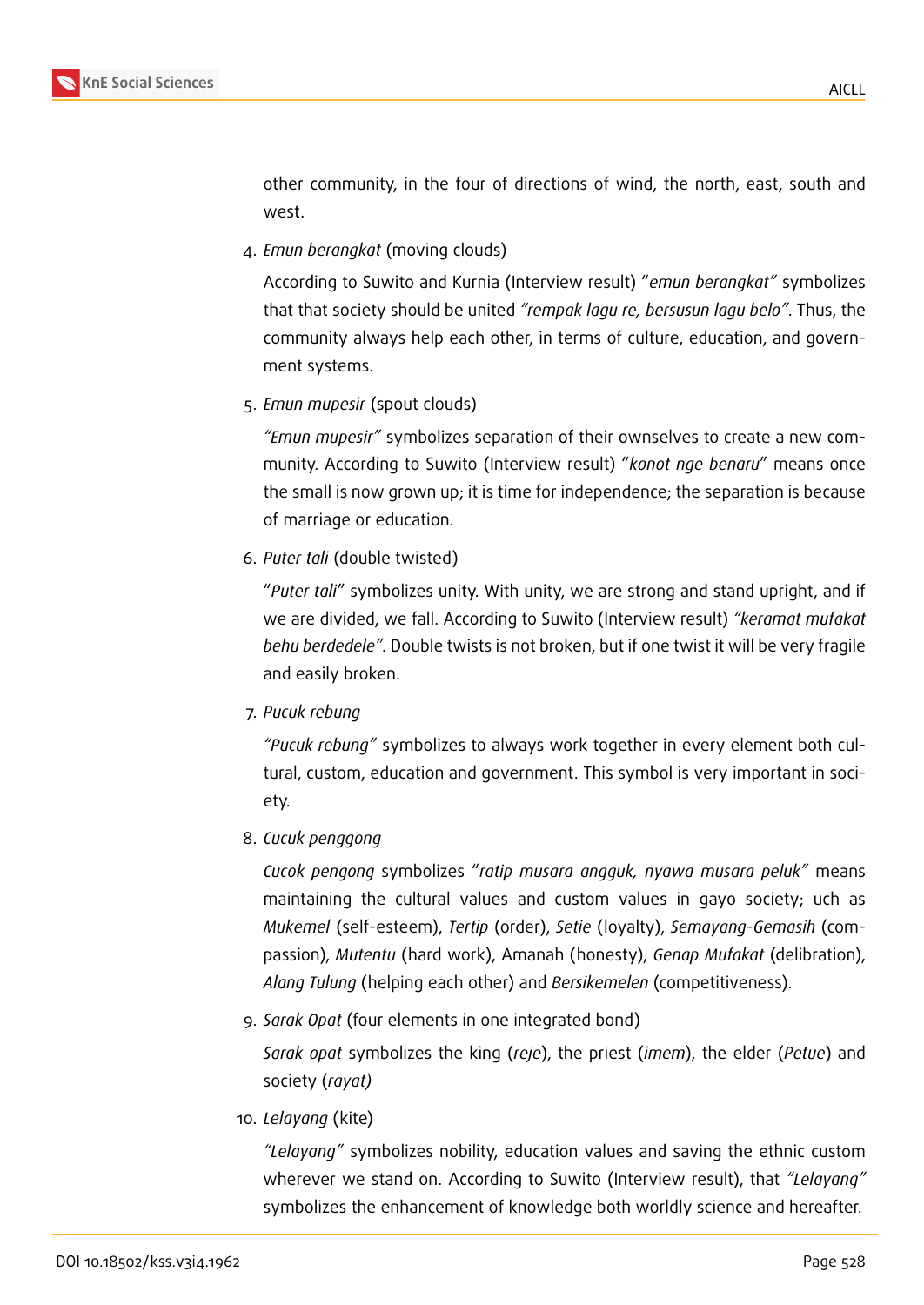

11. *Nege* (dragon)

"*Nege"* symbolizes guard or protector in *gayo* highlands.

12. *Iken* (fish)

"*Iken"* symbolizes loyalty and genuine devotion to the king.

13. *Kurik* (ayam)

According to Djalil (imterview result), (*kurik*) symbolizes natural wealth in *gayo* highland, which is commonly found in the *Gayo* forest.

### **4.3. Symbolic meaning of color of Umah Pitu Ruang Gayo Takengon**

*Gayo* society has five colors that are considered having meanings applied in every element of the object, such *as umah edet pitu ruang gayo*, government agency, and custom clothes.

1. yellow (the king)

Yellow symbolizes the color for the king or leader. The king is the highest person in the governance arrangement of *Gayo*, who is responsible for his entire societies.

2. red (Commander)

Red symbolizes bravery. It is called the color of commander because in *Gayo* highland to keep the security and peace of people is the commander's duty. On the other hand, red also symbolizes the spirit of *Gayo* community to defend their territory.

- 3. green (advisory and fertility)
- 4. Green symbolizes advisor in society; the advisor always acts in fair to solve the problems in society. Besides, the green is also interpreted as a fertility and prosperity. The fertility here is that *Gayo* highland is famous for its fertility.
- 5. white (Priest/Holiness)

White symbolizes the priest or holiness. In *Gayo*, the priest is the most respected person in government and in daily life. The priest has an important role in guiding society to the right way.

6. black (Society)

The black symbolizes society. The society has the important role in realizing the roles of the leader, as *gayo* proverb goes "*keramat mupakat behu berdedele"* meaning responsibilty.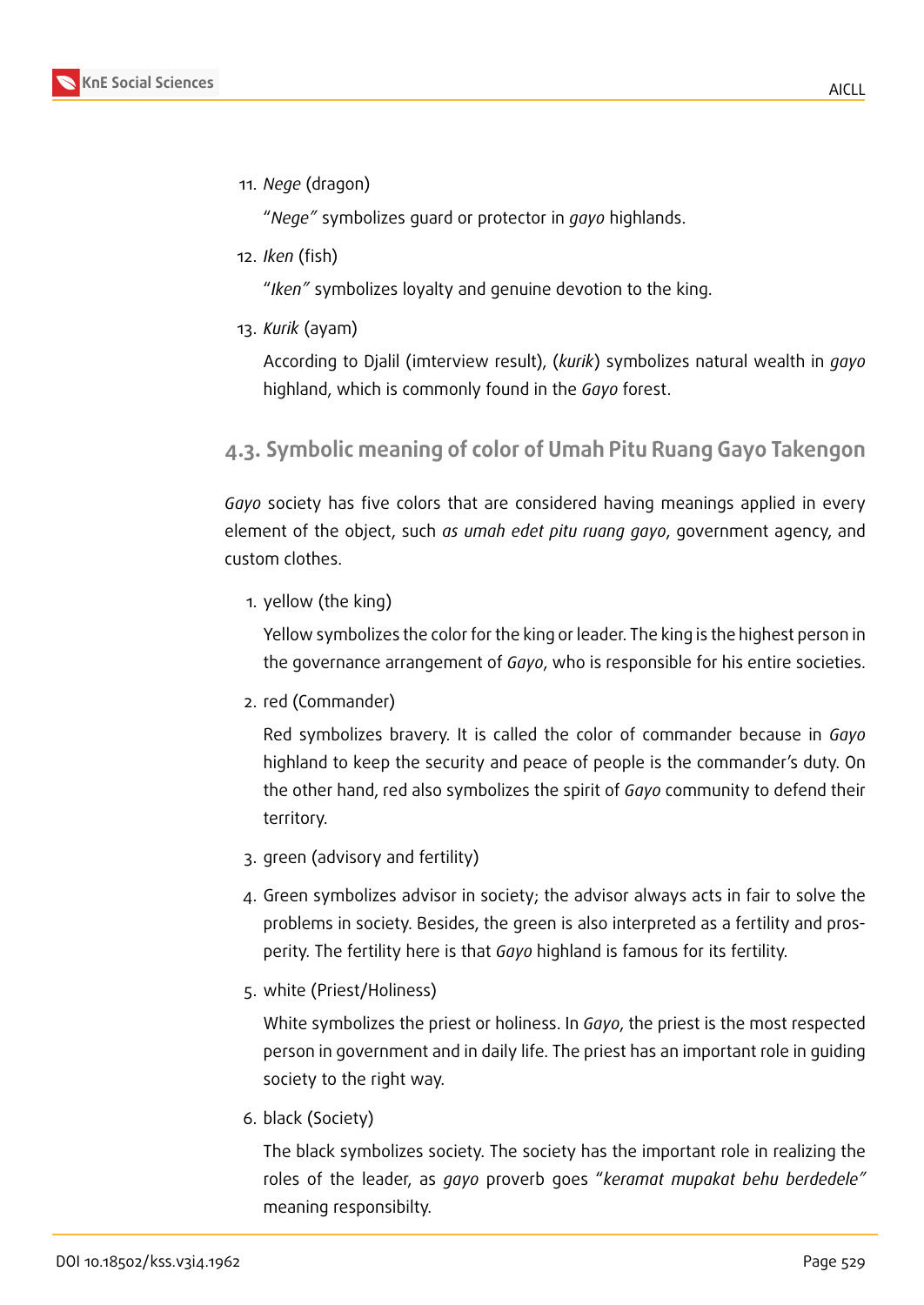

# **5. Conclusions**

From the research result, it is seen that Indonesian Traditional House particularly *Umah Edet Pitu Ruang Gayo* contains points of local wisdom through the cultural symbols: that is based on design and there are 4 symbols namely *Gergel* symbolizing "unity", *Luangi ni puting suyen* symbolizing "blessing", *bubung urum rongka* symbolizing "protection". and *Benang serta peceng* symbolizing the right of *ulama*. In other words, the priest or ulama is obliged to correct the wrong. Based on motif, there are 13 symbols namely *emun beriring* symbolizing never to forget identity as a *Gayonese*, *emun mutumpuk* symbolizing to always solve a problem by deliberation, *emun berkune* symbolizing, the solution of a group to stand alone, *emun mupesir*, symbolizing separating and standing alone in the region or other countries, *emun berangkat* symbolizing tidying up the ranks in society to uphold unity, *puter tali* symbolizing that united we stand, divided we fall. *Pucuk rebung* symbolizing building all systems both custom, culture, government and education, *sarak opat* is set of system in society, cucuk penggong is harmony, and *lelayang* respecngt the custom in our dwelling. Based on color there are 5 symbols, such as *the yellow* symbolizing the color of power, strength, majesty and symbol of the leader of the State. *The green* representing natural advisory and fertility. *The red* symbolizes toughness, self-defense, unity and courage and also symbolizing of the *Gayo* people's sacrifice for their country. *The white* has a sacred meaning, and symbols of honesty, and *the black* symbolizes the community as the implementer and as a driving force in advancing life.

### **References**

- [1] Ibrahim, M. Yacob. (1996). *Sejarah Adat Istiadat dan Kebudayaan G*ayo, Majalah Telangke, Edisi: 5 tahun 1/1996 (Medan: Keluarga Gayo Aceh Tengah, KGAT, Medan.
- [2] Kothari, C.R. (2004). *Research Methodology (Methods and Techniques) Second revised Edition*. Former Principal, College of Commerce University of Rajasthan, Jaipur (India). Published by New Age International (P) Ltd.
- [3] Manugeren, M. (2017). *Local Wisdom in Hindu Tamil Ethnic Wedding Tradition in Medan.* International Journal of Research in Humanities & Soc. Sciences. Post-Graduate Department of Linguistics. Faculty of Social Sciences, University of Sumatera Utara, Medan, Indonesia. Published by Online International, Reviewed & Indexed Monthly Journal. www.raijmr.com/ijrhs-vol-5-issue-07-july-2017/. Date accessed: 10/2/2018)
- [4] Melalatoa, M.J. (1982)*. Kebudayaan Gayo*. Jakarta: Balai Pustaka